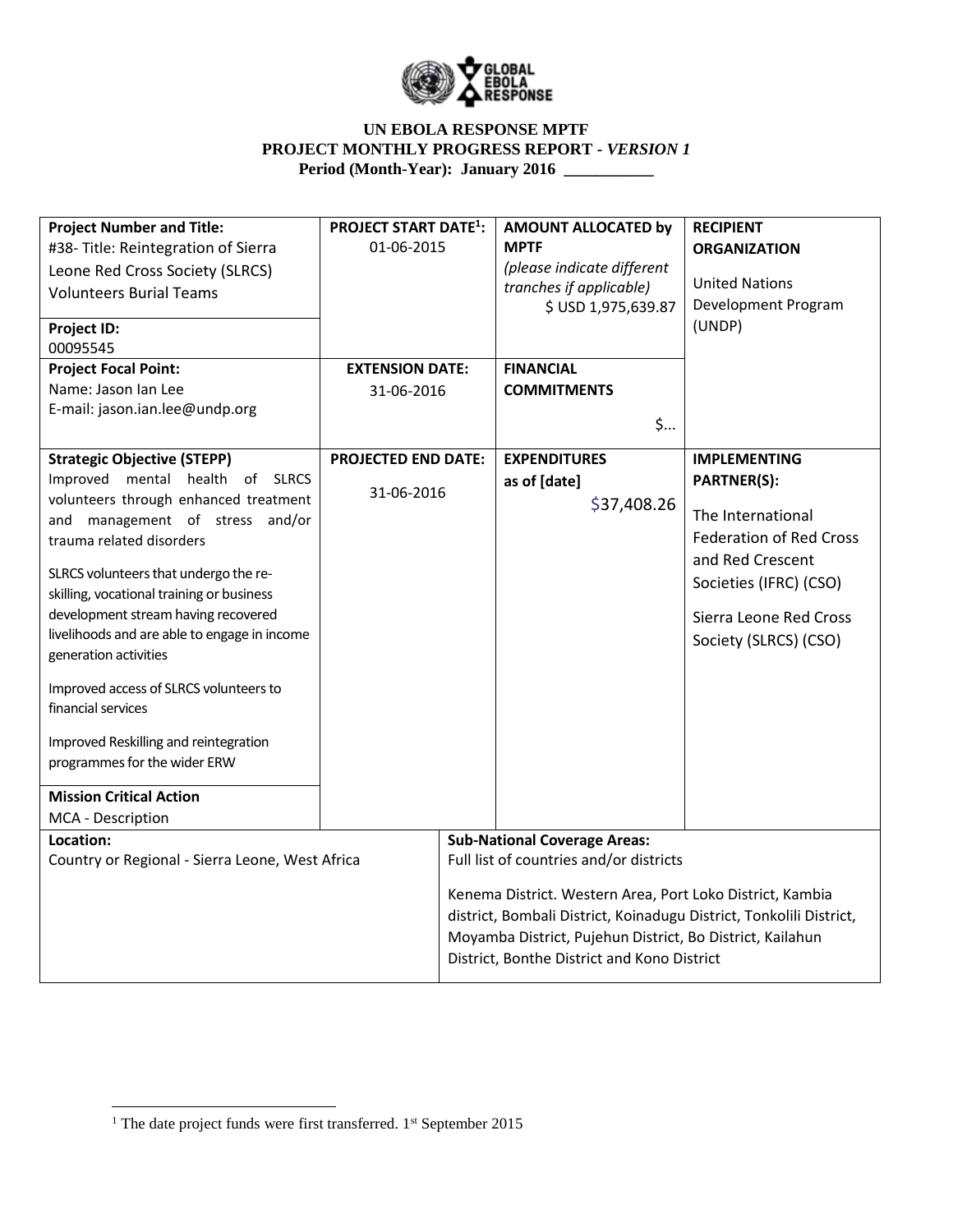

| <b>MONTHLY PROGRESS REPORT RESULTS MATRIX</b>                                                                 |                                |                                                                    |                                                                    |                                                                                       |                                                                            |  |
|---------------------------------------------------------------------------------------------------------------|--------------------------------|--------------------------------------------------------------------|--------------------------------------------------------------------|---------------------------------------------------------------------------------------|----------------------------------------------------------------------------|--|
|                                                                                                               | <b>OUTPUT INDICATORS</b>       |                                                                    |                                                                    |                                                                                       |                                                                            |  |
| <b>Indicator</b>                                                                                              | <b>Geographic</b><br>Area      | <b>Projected</b><br><b>Target</b><br>(as per<br>results<br>matrix) | Quantitative<br>results for the<br>(one month)<br>reporting period | <b>Cumulative</b><br>results since<br>project<br>commencement<br>(quantitative)       | <b>Delivery Rate</b><br>(cumulative % of<br>projected total)<br>as of date |  |
|                                                                                                               |                                |                                                                    |                                                                    | Description of the quantifiable indicator as set out in the approved project proposal |                                                                            |  |
| # of SLRCS volunteers<br>completing<br>psychosocial<br>assessment                                             | All the 13<br><b>Districts</b> | 800                                                                | 0                                                                  | 800                                                                                   | 100%                                                                       |  |
| # Red Cross Staff<br>trained in<br><b>Community Based</b><br><b>Psychosocial Support</b><br>(CBPSS)           | All the 13<br><b>Districts</b> | 28                                                                 | 0                                                                  | 0                                                                                     | 0                                                                          |  |
| # of SLRCS volunteers<br>trained in<br>Psychological First<br>Aid                                             | All the 13<br><b>Districts</b> | 800                                                                | 310                                                                | $\mathbf 0$                                                                           | 310                                                                        |  |
| # of SLRCS branches<br>with a referral<br>system to specialized<br>mental health<br>services                  | All the 13<br><b>Districts</b> | 14                                                                 | 0                                                                  | 0                                                                                     | 0                                                                          |  |
| # of SLRCS volunteers<br>undertaking<br>counseling sessions                                                   | All the 13<br><b>Districts</b> | 800                                                                | 300                                                                | 300                                                                                   | 37.5%                                                                      |  |
| # of SLRCS volunteers<br>referred to<br>specialized care and<br>treatment and<br>receiving ongoing<br>support | All the 13<br><b>Districts</b> | 200                                                                | $\boldsymbol{0}$                                                   | $\pmb{0}$                                                                             | 0                                                                          |  |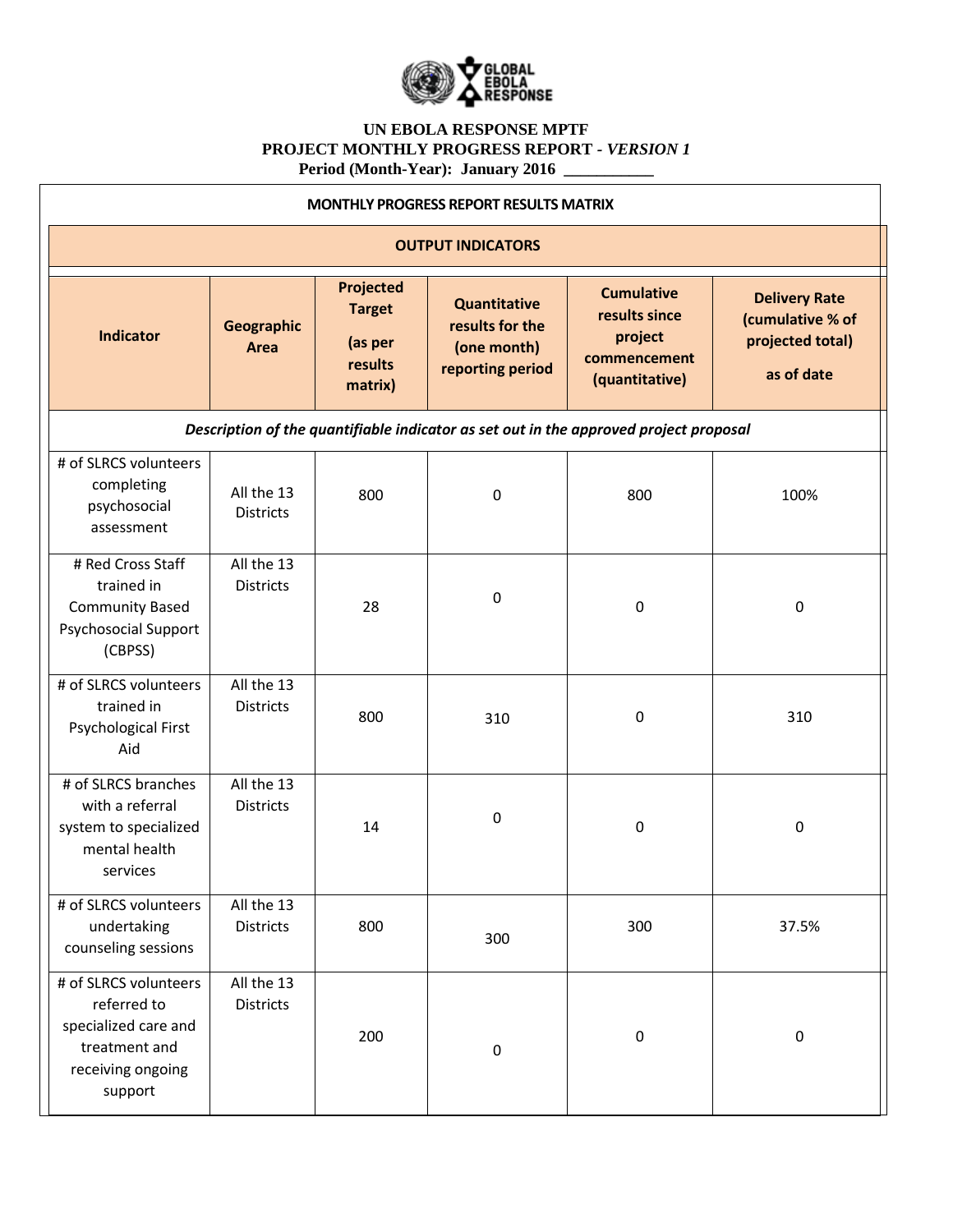

| 2) Assessment<br># of SLRCS volunteers<br>completing<br>skills/educational/int<br>erest assessment                                              | All the 13<br><b>Districts</b> | 800 | 0         | 800         | 100%      |
|-------------------------------------------------------------------------------------------------------------------------------------------------|--------------------------------|-----|-----------|-------------|-----------|
| (3) Livelihood<br># of SLRCS volunteers<br>receiving career skill<br>development training                                                       | All the 13<br><b>Districts</b> | 96  | 0         | $\pmb{0}$   | $\pmb{0}$ |
| Proportion of SLRCS<br>volunteers streamed<br>through the career<br>skill development<br>training that<br>successfully<br>complete the training | All the 13<br><b>Districts</b> | 75% | 0         | $\mathbf 0$ | $\pmb{0}$ |
| # of SLRCS volunteers<br>receiving vocational<br>training                                                                                       | All the 13<br><b>Districts</b> | 98  | 0         | $\pmb{0}$   | $\pmb{0}$ |
| Proportion of SLRCS<br>volunteers streamed<br>through the<br>vocational training<br>that successfully<br>complete the training                  | All the 13<br><b>Districts</b> | 75% | $\pmb{0}$ | $\mathbf 0$ | $\pmb{0}$ |
| # of SLRCS volunteers<br>receiving business<br>development training                                                                             | All the 13<br>Districts        | 458 | 0         | $\pmb{0}$   | 0         |
| Proportion of SLRCS<br>volunteers streamed<br>through the business<br>development training<br>that successfully<br>complete the training        | All the 13<br><b>Districts</b> | 75% | 0         | $\pmb{0}$   | $\pmb{0}$ |
| Market assessment<br>and analysis                                                                                                               | All the 13<br>Districts        | 800 |           | $\pmb{0}$   | $\pmb{0}$ |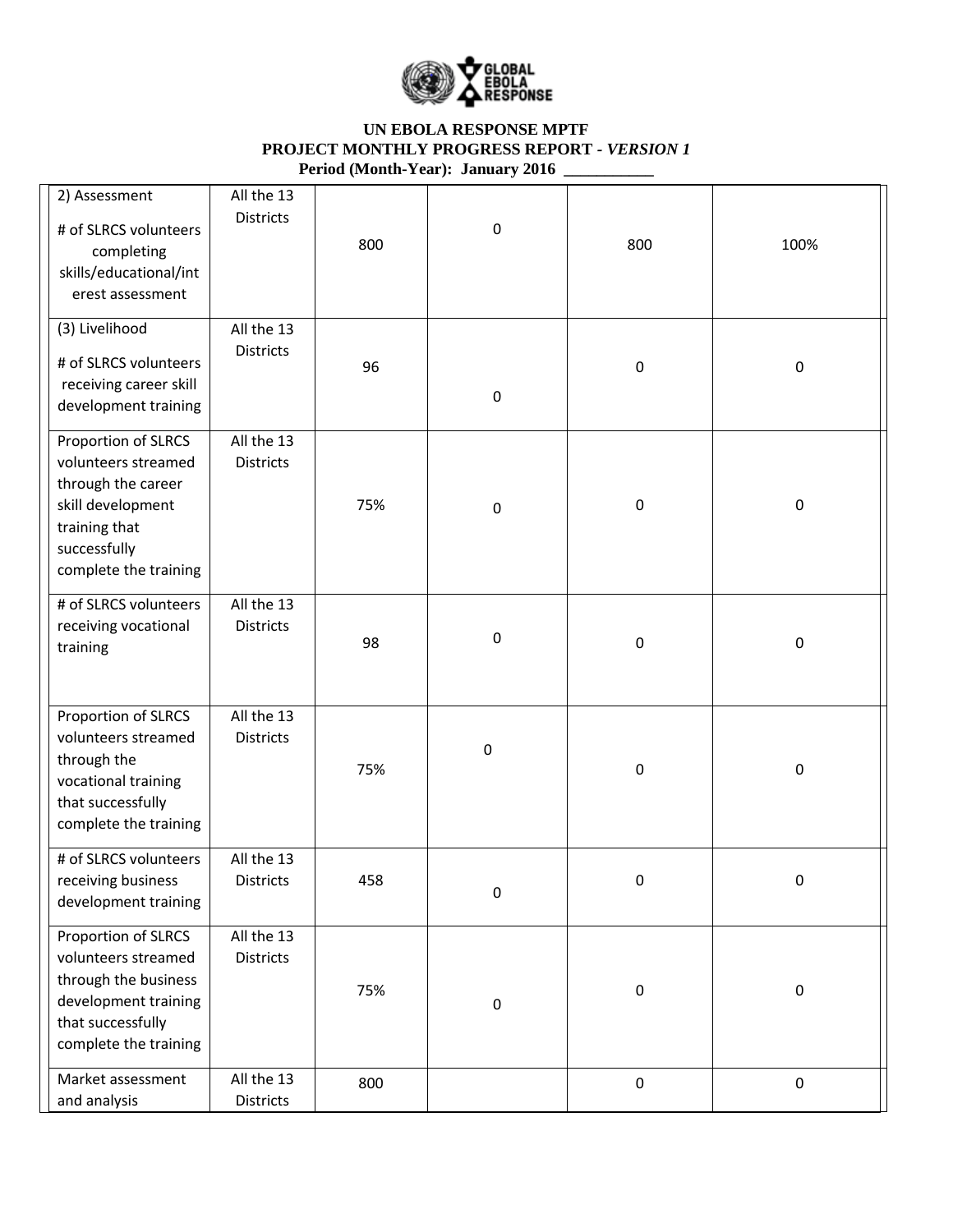

| emergent<br>industries/livelihood<br>areas                                                                                                                          |                                |     | $\pmb{0}$   |             |             |
|---------------------------------------------------------------------------------------------------------------------------------------------------------------------|--------------------------------|-----|-------------|-------------|-------------|
| # of SLRCS volunteers<br>returning back to<br>tertiary studies                                                                                                      | All the 13<br><b>Districts</b> | 149 | 0           | $\pmb{0}$   | $\pmb{0}$   |
| (4) Financial inclusion<br># of SLRC volunteers<br>receiving planning<br>and advisory services                                                                      | All the 13<br><b>Districts</b> | 458 | 0           | $\pmb{0}$   | $\pmb{0}$   |
| # of SLRC volunteers<br>receiving financial<br>management advice<br>linked to UNDP's<br>small and medium<br>enterprise<br>development and<br>recovery<br>programmes | All the 13<br><b>Districts</b> | 458 | 0           | $\pmb{0}$   | $\pmb{0}$   |
| # of SLRCS volunteers<br>receiving training on<br>financial inclusion<br>and access to<br>financial services<br>such as savings,<br>credits, insurance<br>etc.      | All the 13<br><b>Districts</b> | 800 | 0           | $\pmb{0}$   | $\pmb{0}$   |
| EFFECT INDICATORS (if available for the reporting period)                                                                                                           |                                |     |             |             |             |
| Proportion of SLRCS<br>volunteers with signs<br>of stress and/or<br>trauma related<br>symptoms reporting<br>an ablation of said<br>symptoms after                   | Nationwide-<br>13 districts    | 50% | $\mathbf 0$ | $\mathbf 0$ | $\mathbf 0$ |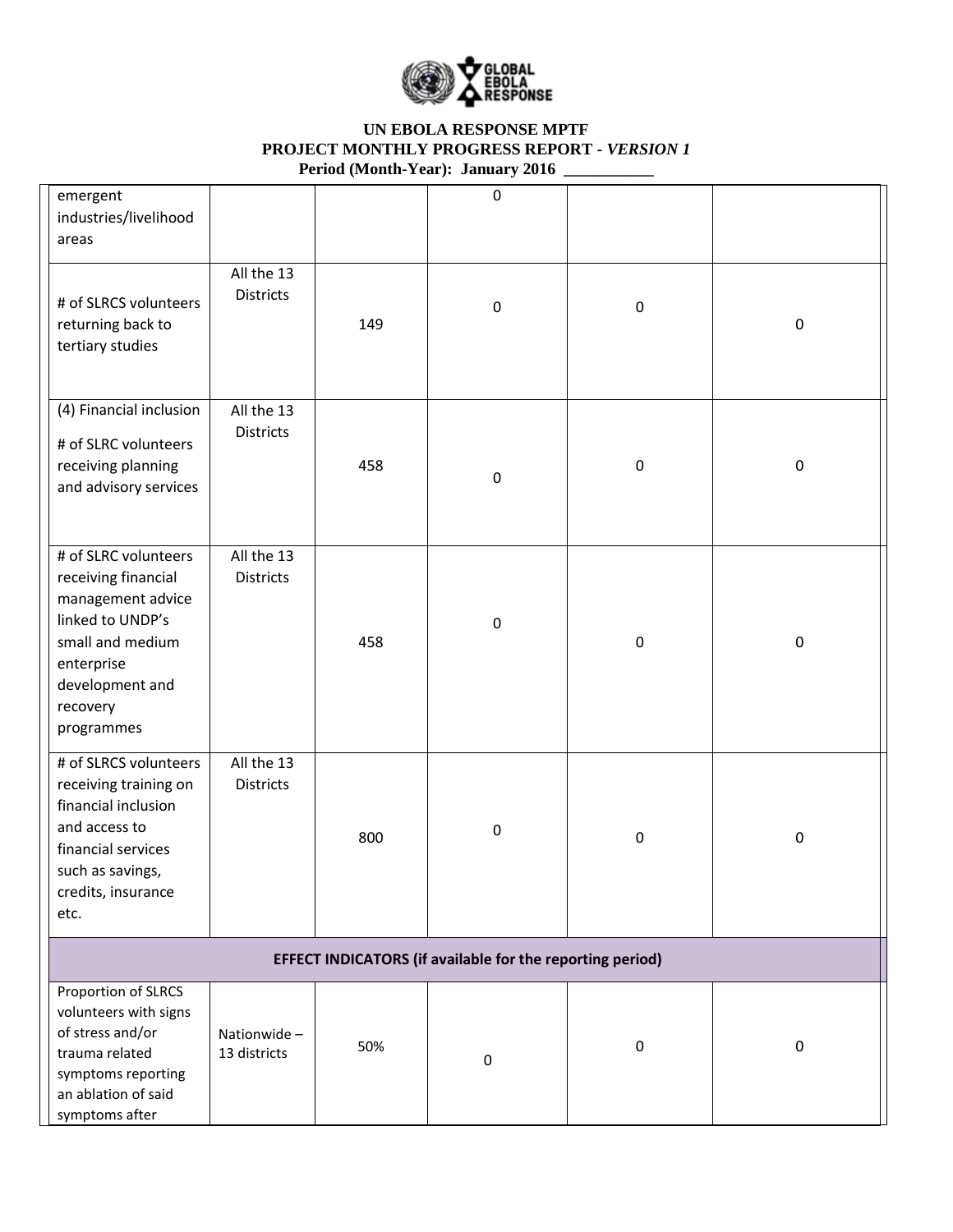

| treatment                                                                                                                                                              |                             |     |                  |             |           |
|------------------------------------------------------------------------------------------------------------------------------------------------------------------------|-----------------------------|-----|------------------|-------------|-----------|
| Proportion of SLRCS<br>volunteers that<br>require ongoing care<br>for trauma and/or<br>stress associated<br>symptoms still<br>receiving treatment                      | Nationwide-<br>13 districts | 50% | $\boldsymbol{0}$ | $\pmb{0}$   | 0         |
| Proportion of SLRCS<br>volunteers that were<br>referred to specialized<br>mental health care<br>that complete the<br>treatment and<br>management of their<br>condition | Nationwide-<br>13 districts | 50% | $\boldsymbol{0}$ | $\mathbf 0$ | $\pmb{0}$ |
| Proportion of SLRCS<br>volunteers in the<br>career skill<br>development stream<br>successfully joining<br>the workforce                                                | Nationwide-<br>13 districts | 50% | $\boldsymbol{0}$ | $\mathbf 0$ | $\pmb{0}$ |
| Proportion of SLRCS<br>volunteers in the<br>vocational<br>development stream<br>gaining a vocational<br>skill                                                          | Nationwide-<br>13 districts | 50% | $\boldsymbol{0}$ | $\pmb{0}$   | 0         |
| Proportion of SLRCS<br>volunteers in the<br>business development<br>stream having<br>established small or<br>medium enterprises                                        | Nationwide<br>13 districts  | 50% | 0                | $\pmb{0}$   | $\pmb{0}$ |
| Proportion of SLRCS<br>volunteers that<br>resume their studies<br>successfully complete<br>their education                                                             | Nationwide-<br>13 districts | 50% | $\pmb{0}$        | $\pmb{0}$   | $\pmb{0}$ |
| Proportion of SLRCS<br>volunteers able to                                                                                                                              | Nationwide-<br>13 districts | 50% | $\pmb{0}$        | $\pmb{0}$   | $\pmb{0}$ |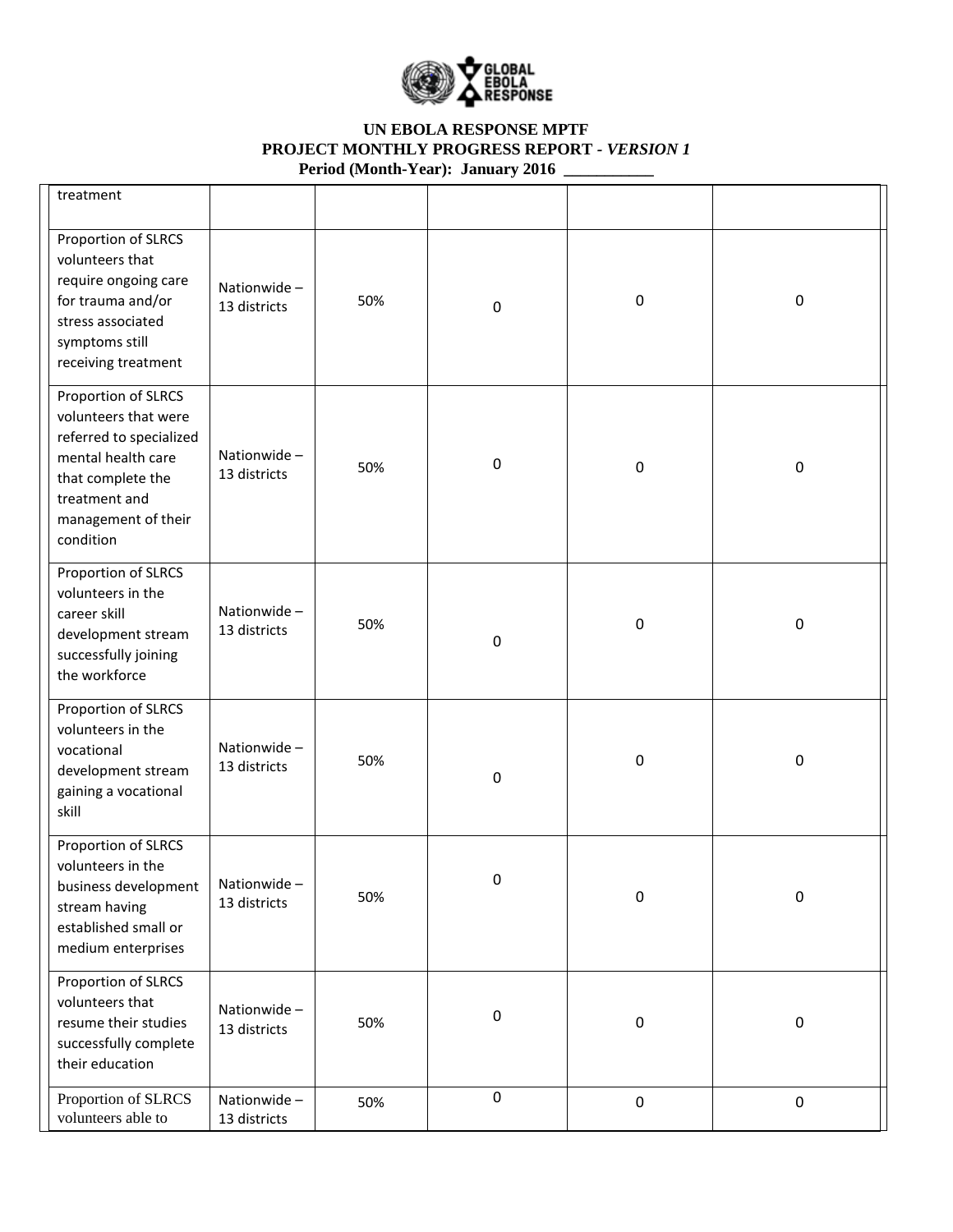

| access financial<br>services and savings                                                                       |                             |                                    |   |          |   |
|----------------------------------------------------------------------------------------------------------------|-----------------------------|------------------------------------|---|----------|---|
| Proportion of SLRCS<br>volunteers able to<br>access loan/micro-<br>credit facilities                           | Nationwide-<br>13 districts | 20%                                | 0 | $\Omega$ | 0 |
| Proportion of the<br>wider ERW that are<br>able to access future<br>reintegration and<br>reskilling programmes | Nationwide-<br>13 districts | 50 percent of<br>the entire<br>ERW | 0 | 0        | 0 |

#### **NARRATIVE**

**Situation Update** (*please describe critical changes, if any, in the situation that affect the project (1-2 paragraphs*))

For the month of January the main focus has been analyzing the PSS and livelihood assessment forms. We started by having a follow up training for the assessors and SDB officers. Here we discussed issues and challenges that they were having when conducting the assessments. We also talked about when to make referrals and trained them on how to use the 4 w's map so that they could follow up on PSS issues that the volunteers were presenting.

Furthermore we have analyzed the number of volunteers who want to go into each livelihood/reskilling stream. However upon analysis we found that 458 Volunteers had selected the small business and enterprise development option. Therefore we have asked the assessors to revisit these volunteers and make sure volunteers are aware of what this means through career counseling sessions; that they most likely will not get a small business loan, and was there another option that might be more beneficial for their situation. Therefore this number is likely to change in the future as a result of the counselling follow up sessions that are being conducted, and will help the volunteers to review their decisions.

We have also started the process of registering volunteers that are interested in the educational stream into their educational institute of choice. These have taken longer than expected because we have needed to verify the information given by the volunteers. We want to make sure that the volunteers are enrolling themselves in quality educational institutes that are well recognized. This again has also taken more time and man power then originally planned.

**Key Achievements** (*please use this section to highlight your key achievements for the month, using bullet points if preferred)*

 Analyzing the completed PSS assessments forms have been followed up with counselling sessions where needed. We are using these assessment forms to develop the group counselling sessions that all SDB/IPC volunteers need to attend. Additionally we are planning on conducting a ToT on these topics so that continuous support and supervision will be available nationwide.